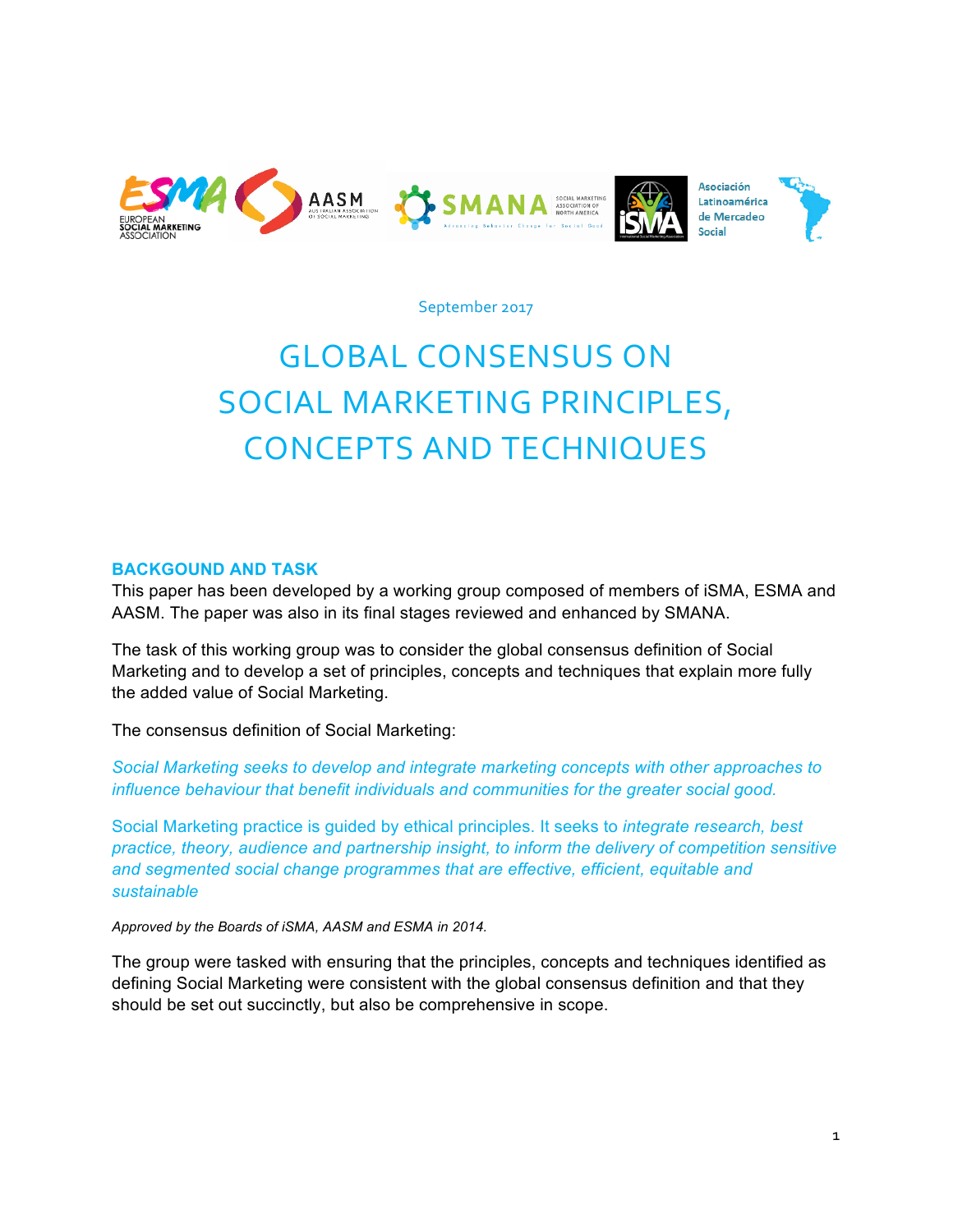## **THE PROCESS**

A working group consisting of members from the supporting associations has developed the following set of Principles, Concepts and Techniques to provide an expanded description of **how** Social Marketing is delivered. This set of principles is intended to elaborate the explanation about **what** Social Marketing is as set out in the previously endorsed consensus definition of Social Marketing.

The starting point for the development of this guidance was a literature review of published and grey material focused on the nature and practice of Social Marketing. This analysis was supplemented by reference to the membership survey conducted as part of the consensus definition exercise in 2013. This survey captured member's views about the key components of Social Marketing practice.

This guidance paper has been subject to four rounds of refinement by the working group up to the end of December 2017 and two rounds of refinement with the endorsing association boards between December 2016 and June 2017.

It has been fully recognized since the start of this process that Social Marketing is a dynamic and evolving field of theory and practice and that this will continue to be the case. In recognition of this the principles, concepts and techniques set out in this paper should be subject to regular review and amendment at intervals deemed appropriate by the endorsing associations and any new associations.

It is recommended that the growing number of global Social Marketing interest groups and associations collaborate to draw on the concepts and principles set out in this paper to develop a professional code of ethics for Social Marketing. This code should be designed to provide guidance to members about the appropriate and ethical application of the concepts and principles set out in this paper.

# **The membership of this working group:**

| <b>Hamilton Carvalho</b> | Rebekah Russell-Bennett |
|--------------------------|-------------------------|
| <b>Patrick Cook</b>      | Duane Sinead            |
| Stephen Dann             | Suzanne Suggs           |
| Wilma Falconer           | Matthew Wood            |
| Jeff French (Chair)      | Win Morgan              |
| Ross Gordon              | Nadina Luca             |
|                          |                         |

Philip Holden

**This paper was formally ratified by the ESMA, AASM and SMANA Boards between July and August 2017.**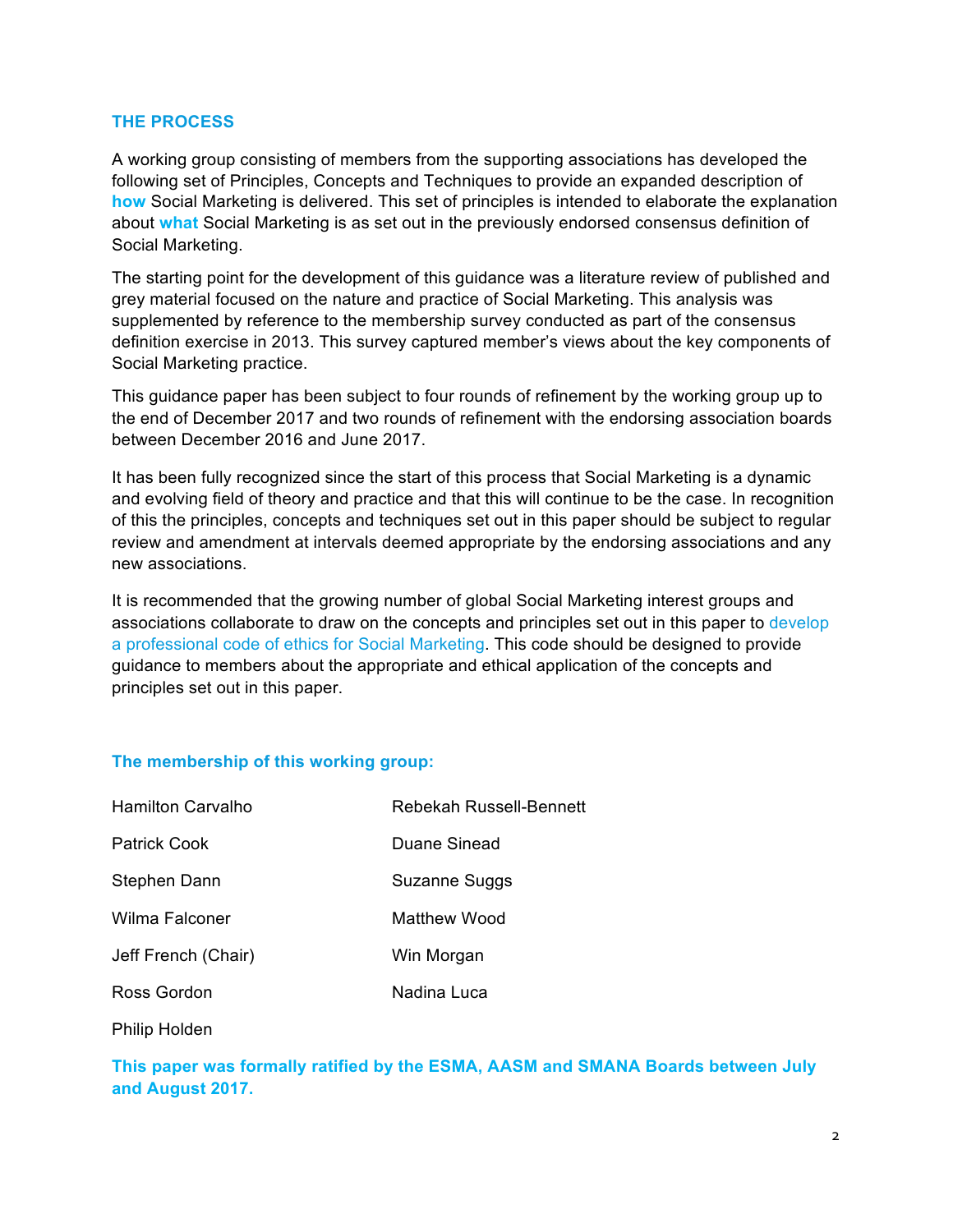## **RATIONALE**

Up to this point in the development of Social Marketing's theoretical base, authors have been content to set out descriptors of activities and actions together with some concepts and principles of practice that have been observed to be associated with Social Marketing. Writers have described the features that they have observed as "criteria" or "benchmarks". These words are indicative of an undifferentiated approach to describing and categorizing what constitutes the essential elements of Social Marketing.

This reflective and observational approach to analysis has helped focus debate about what Social Marketing is and how it has been practiced, but it has not assisted the field in explicitly delineating the uniqueness of Social Marketing and its distinct contribution as a field of theoretical study and practical application of social programme design and intervention.

Previous attempts to set out Social Marketing 'criteria' or 'benchmarks' have also failed to prioritize these descriptive elements associated with Social Marketing. The resulting lists of 'criteria' or 'benchmarks' do not explain the nature of each criteria. Existing descriptions also fail to address the relative importance of each criteria in terms of defining Social Marketing. This limited analysis represents a major weakness in current Social Marketing theory and it has serious consequences for teaching, research and the practical application of Social Marketing.

This paper seeks to address this weakness by setting out for the first time a set of consensus Principles, Concepts and Techniques for Social Marketing.

# **THE PRINCIPLE AND CONCEPTS THAT UNDERPIN THE ENDORSED GLOBAL DEFINITION OF SOCIAL MARKETING**

In this paper, we have set out a hierarchical model of Social Marketing Principles, Concepts and Techniques.

Between principle, concepts and techniques there is an obvious hierarchy, however, within these clusters there is no obvious or logical way of delineating an order of importance.

It is the view of the working group that it is more important to distinguish and recognize the key hierarchical relationship between criteria of different kinds rather than the importance of hierarchies within clusters of similar criteria.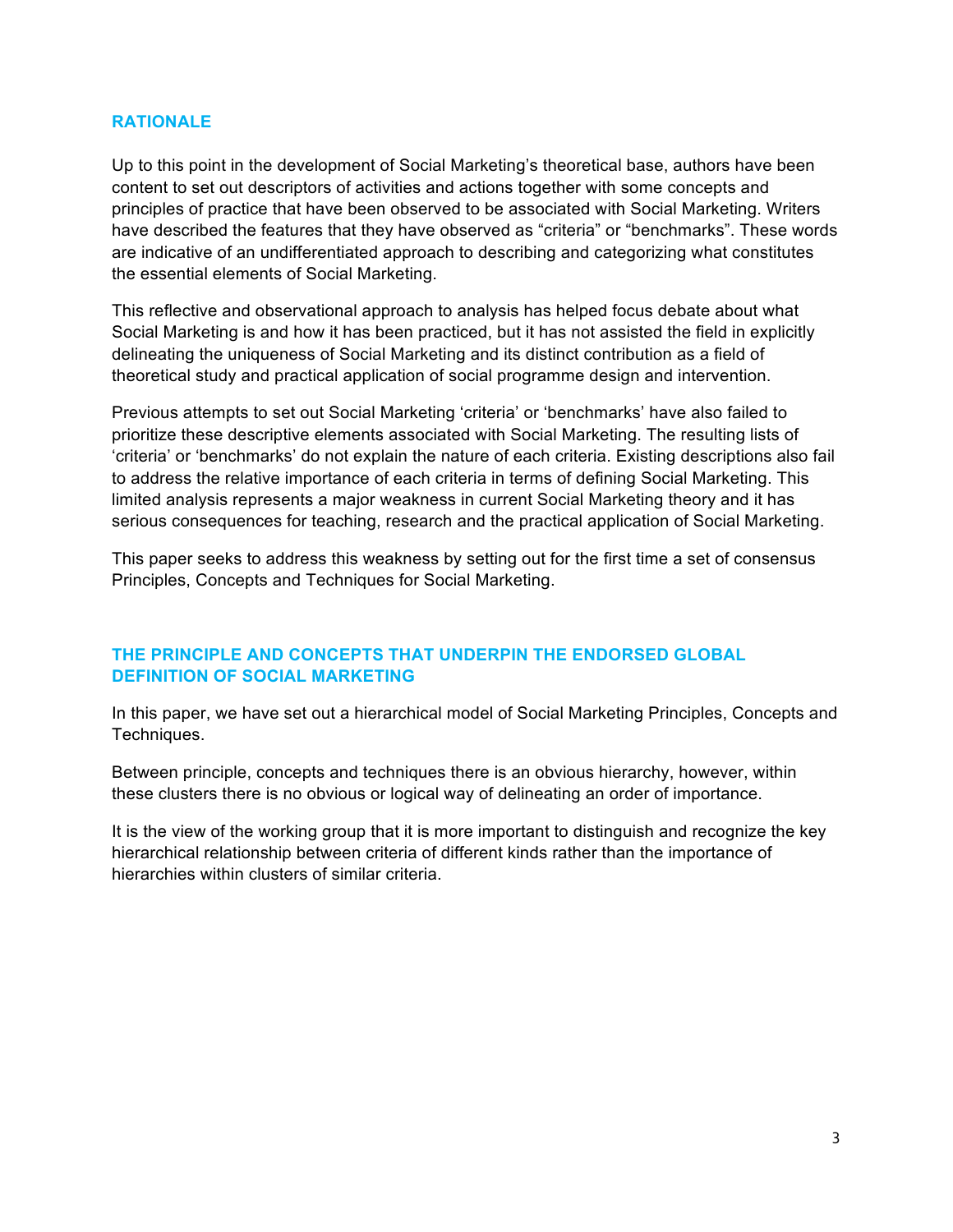# Diagrammatic Representation of the Social Marketing Principle and Six Core Concepts



# **The Core Social Marketing Principle**

(A Necessary marker for all Social Marketing Programmes**)** 

• **The facilitation of personal and social good**

# **The six Core Social Marketing Concepts**

(Necessary elements in all Social Marketing Programmes**)** 

- **Setting of explicit social goals**
- **Citizen orientation and focus**
- **Value proposition delivery via the Social Marketing intervention mix**
- **Theory, insight, data & evidence informed audience segmentation**
- **Competition/ Barrier and asset analysis**
- **Critical thinking, reflexivity, and being ethical**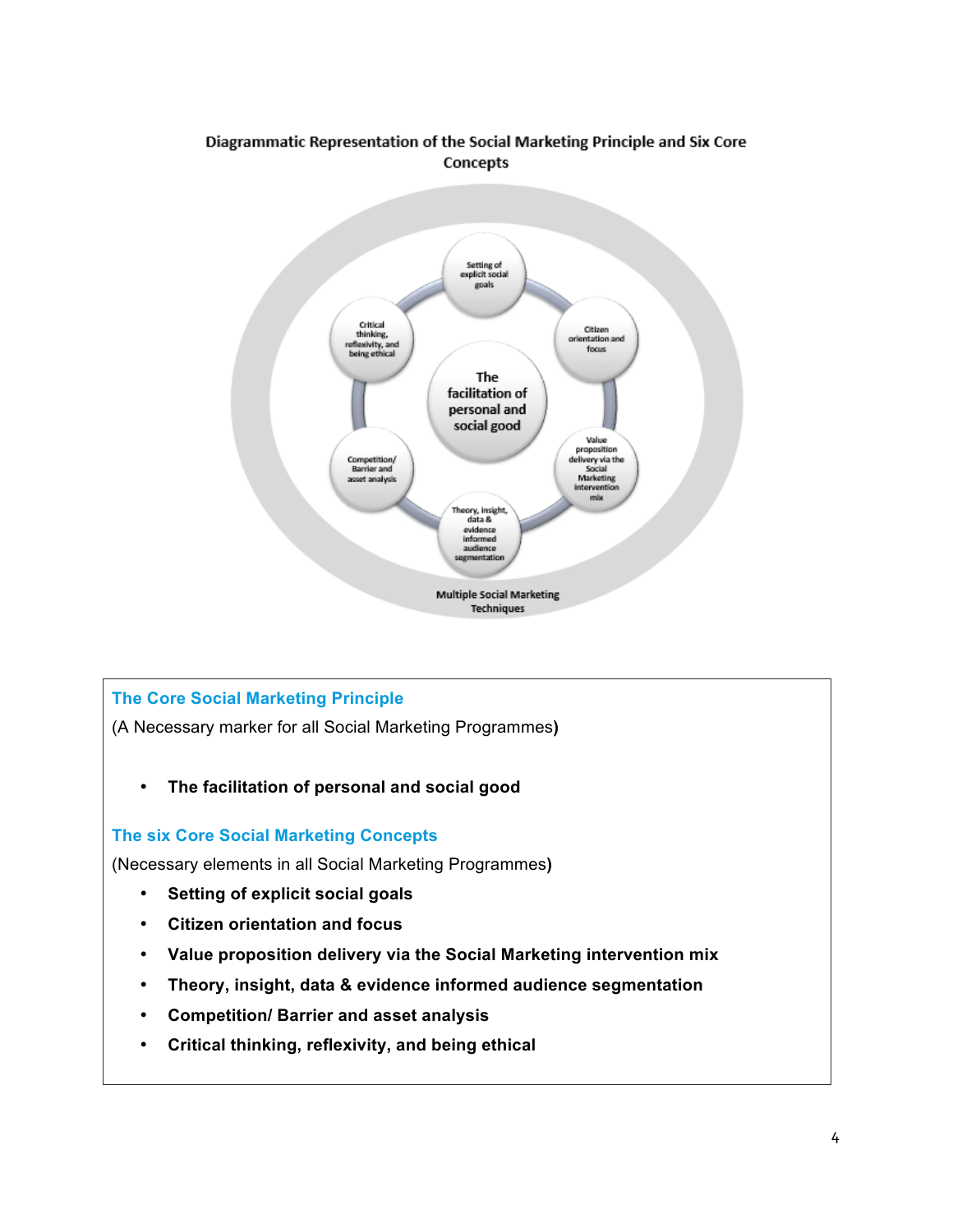## **THE CORE SOCIAL MARKETING PRINCIPLE**

The facilitation of personal and social good is a necessary marker of all Social Marketing Programmes. Social Marketing is focused on creating social good through the creation of social value for individuals and communities and whole societies. Social value is ideally collectively agreed through community dialog, understanding and civic institutions. For example, it might be that a community would like to have every baby vaccinated to create social value, and aim to have everyone drive their car safely. Both these collective acts add social value for communities as well as individuals.

Social Marketing is focused on helping to both define social good and then to develop programmes to bring it about. Around the world governments of different kinds and their people use a variety of approaches to agree what behaviours and beliefs are socially valuable and how they should be brought about or sustained. Social Marketing is a systematic process for assisting with this aim and a way of developing culturally appropriate and ethically acceptable mixes of interventions that are supported by societies.

## **THE SIX CORE SOCIAL MARKETING CONCEPTS**

## **Setting of explicit social goals**

Social Marketing programmes always seek to influence behaviours. Social Marketing can also be focused on influencing social policy, belief's, attitudes, understanding and opinions as these can contribute to the ultimate aim of positive social behaviour. An essential feature of setting explicit social goals is that they are accompanied by equally explicit metrics that facilitate the ongoing measurement and evaluation of interventions. The evaluation of process, efficiency, quality, ethical practice, short term impact and longer-term outcomes are all part of standard Social Marketing practice. Social Marketing goals are often expressed as strategic goals and more specific behavioural objectives. It is, however, necessary to adopt a reflexive approach to the setting and revision of Social Marketing goals and objectives.

#### **Citizen orientation and focus**

Social Marketing research, planning and project implementation is built around a commitment to understand and engage communities and beneficiaries of social programmes. This means that rather than experts alone deciding what needs to be done and how it should be done, citizens should be engaged in identifying problems, developing solutions and implementing them. Social Marketing programmes undertake detailed scoping research before they develop intervention options. The notion of Citizen orientation within Social Marketing is not one linked to or limited by membership of a democratic political system or to concepts such as self-determination or personal responsibility. Within Social Marketing citizen orientation is concerned with ensuring that the people who are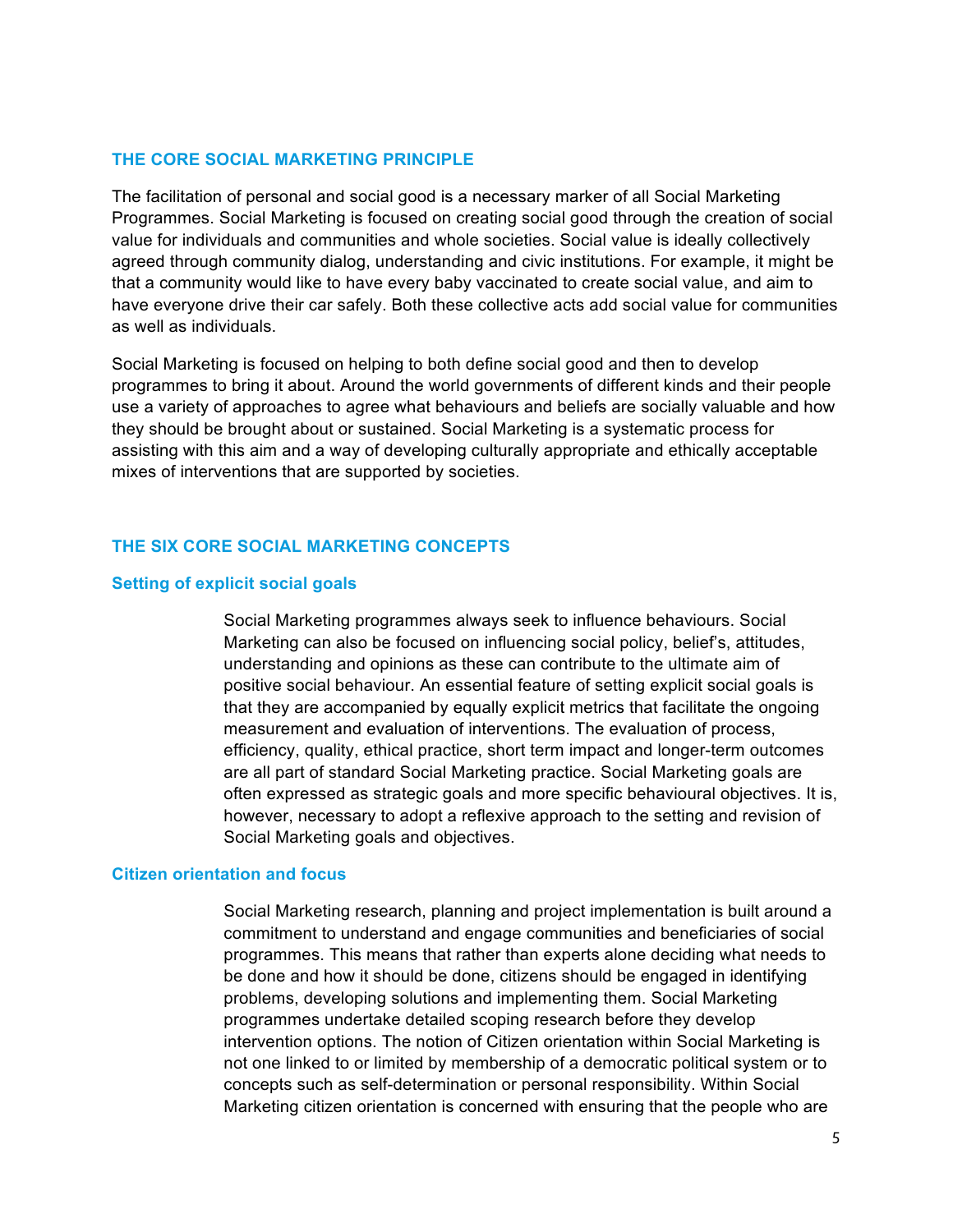the focus of the Social Marketing interventions are engaged in the selection, development, delivery and evaluation of programmes designed to assist or enable them.

#### **Value propositions delivery via the Social Marketing Intervention Mix**

Social Marketing value propositions are developed based on the target audience insight, evidence and data gathered, they are the means through which social good is delivered. Value propositions are developed through a process of critical reflexive thinking. Social Marketing nearly always uses a mix of interventions to create social good. Social marketers set out for each audience segment they are seeking to help how the benefits of compliance with the desired social goal would maximise what they value individually and as citizens. This 'value proposition' guides which types of intervention are developed and delivered. Value propositions create value for citizens by helping them achieve what they want to, solve problems and make life easier and better. Value propositions come in many forms including; service provision, social products, policy, systems, environments, economic incentives and socially approved sanctions, recommended behaviours and actions.

#### **Theory, insight, data and evidence informed audience segmentation**

The gathering of understanding about the people who are to be helped is a key concept of Social Marketing as it develops a more differentiated approach to supporting communities and individuals. Audience segmentation is the process of clustering people together who share similar beliefs, attitudes, behaviours and social pressures. Segmentation enables a more customised development of support programmes for individuals and groups. Segmentation is also a representation of respect for citizens and a practical manifestation of a commitment to work with citizens to deliver Social Marketing programmes that meet their needs.

#### **Competition, barrier and asset analysis**

Within Social Marketing it is not enough to seek to influence, policy, individuals and group behaviour, it is often also necessary to influence the 'competition' who are trying to influence target groups in a negative way. Influences on social behaviour include personal significant others, the media, environmental factors, cultural factors, economic factors and social norms. All of these factors can act as barriers to adopting or sustaining positive social behaviour. For example, if you want to encourage people to re-cycle their waste, use a bed net or use less energy it is also necessary to understand who or what might be encouraging people to not do these things. Once identified, strategies to reduce the influence of competing factors, actors and barriers can be developed as part of the Social Marketing strategy. Social Marketing can also be focused on identifying threats,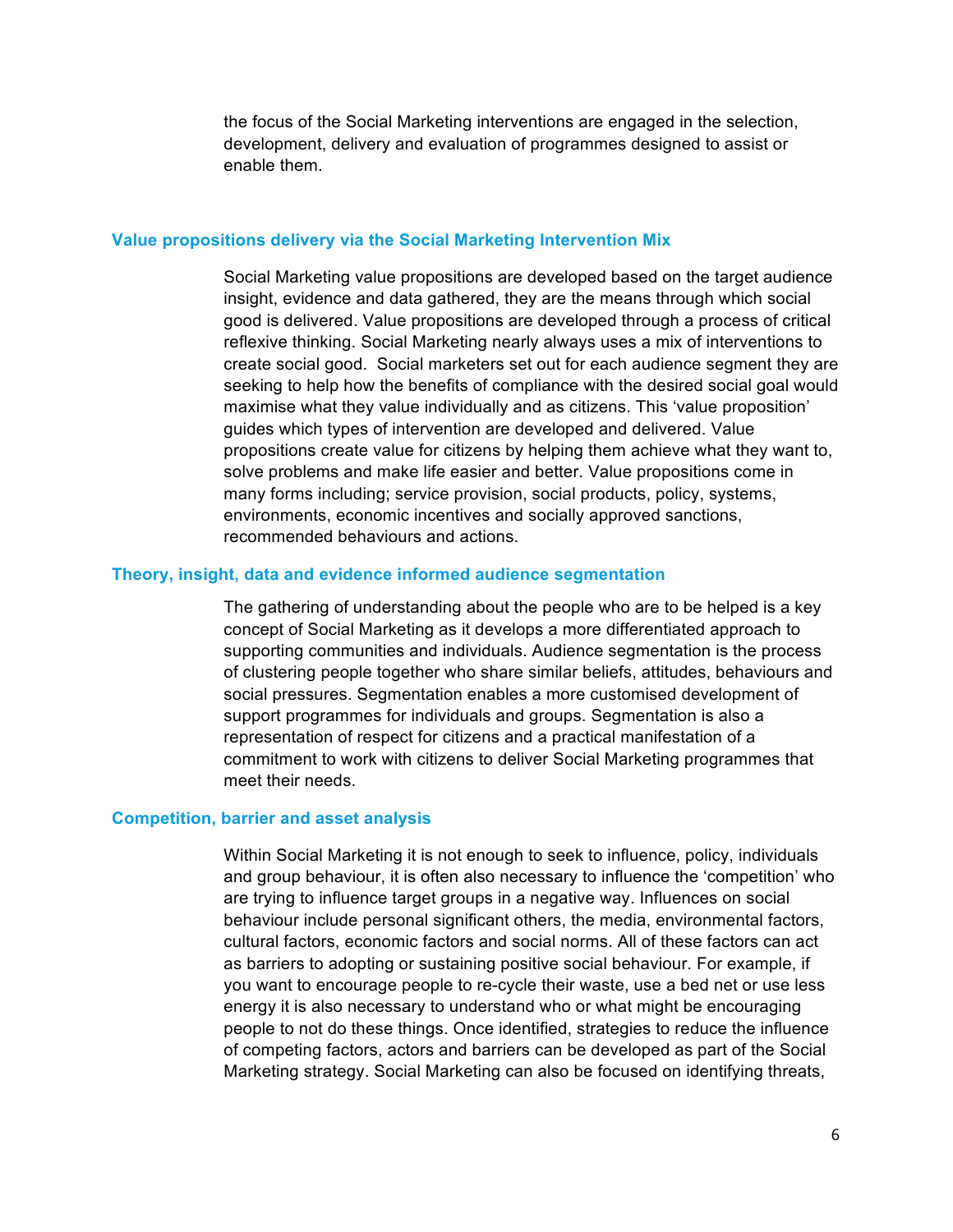challenges and opportunities that arise from human interaction with the broader ecological environmental factors.

As part of the action response to competitive factors, actors and circumstances Social Marketing involves developing implementation coalitions with other organizations, sectors, professionals and communities to address identified social challenges and competition. Scoping what assets exist in the wider community of interest and encouraging them to make a contribution to solving social challenges is a marker of good Social Marketing practice.

#### **Critical thinking, reflexivity and ethical practice**

The Social Marketing process is both systematic and systemic. It involves comprehensive research, analysis, planning, management and evaluation of programmes. In addition to logical planning and evaluation Social Marketing also involves the use of theory, critical, reflective and an adaptive approach to analysis and development. This reflexive approach includes a commitment to ensuring that Social Marketing programmes are both culturally acceptable and relevant. Social Marketers continuously assesses multiple environmental, social and economic factors that are having or may have an impact on the social goals they are promoting. Social Marketers seek to continually adjust and improve programme delivery in the light of new opportunities, threats and feedback about programme delivery. Social Marketing practice is also

informed by ethical considerations including acceptability, transparency, and the balancing of potential benefits and costs associated with programme intervention.

These six concepts have not been set out in a sequential fashion, implying a step by step process. There are many Social Marketing planning models that present such guidance. The concepts set out above are rather intended to describe those elements that alongside the Social Marketing principle of the facilitation of personal and social good identify Social Marketing practice.

#### **SOCIAL MARKETING TECHNIQUES**

Within Social Marketing many planning, analysis and implementation tools are used. Many of these techniques are not unique to Social Marketing. Just like commercial marketing, Social Marketing draws on a wide range of theories, research methods and promotional practice to develop, deliver and evaluate intervention programmes. Social Marketing is a multi-professional, cross disciplinary field of study and practice. It displays a reflexive and adaptive approach based on continuous tracking, evaluation and environmental scanning. Well planned Social Marketing programmes display the characteristic of agile adaptation to changing circumstances, unexpected events and opportunities and the application of a broad array of techniques and approaches.

## **THE ESSENTIALS OF SOCIAL MARKETING PRACTICE**